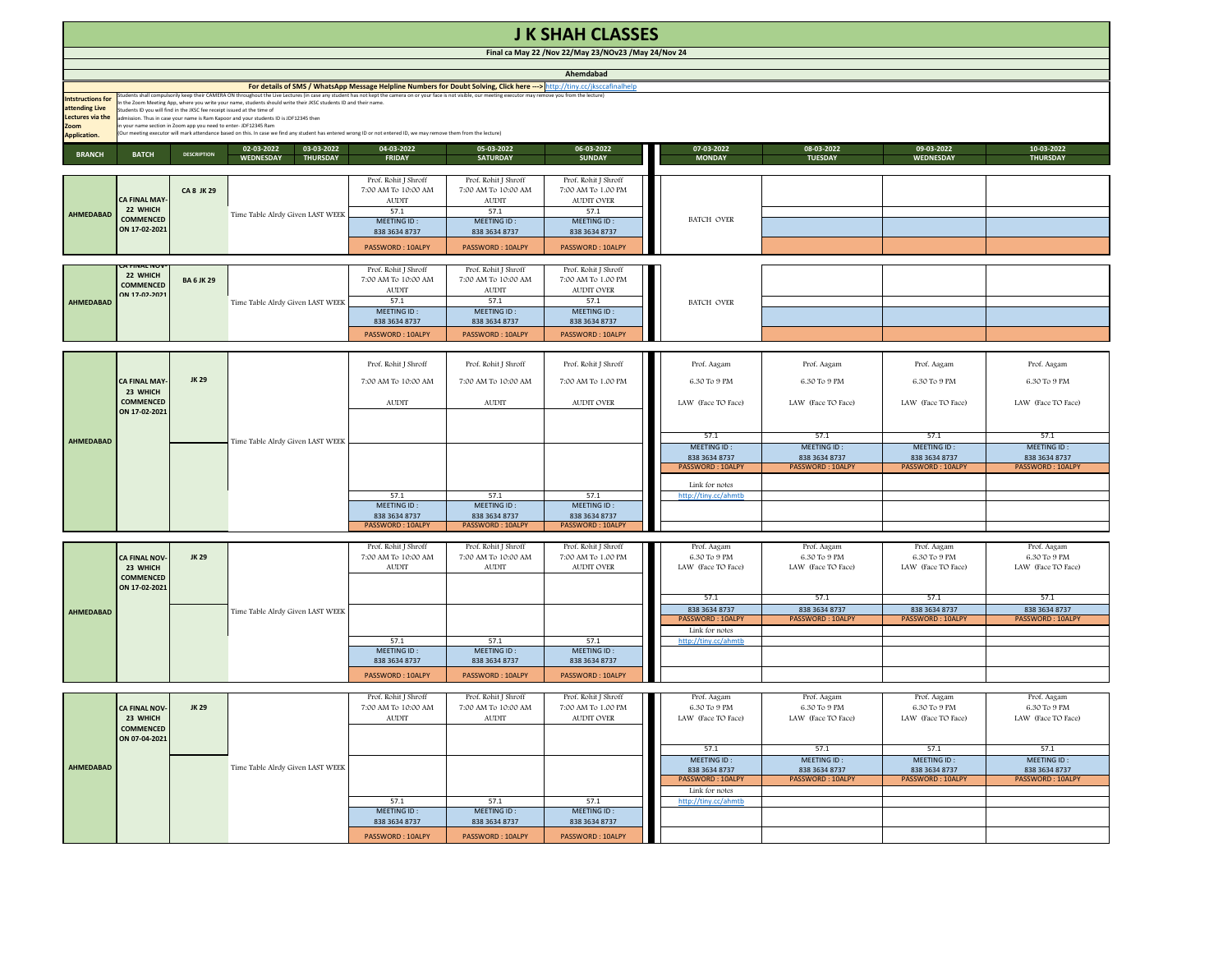| <b>J K SHAH CLASSES</b>                                                                                                                                                                                                                                                                                                                                                                                                                                                                                                                                                                                                                                                                                                                                                                                                                                                                                                                                          |                                                        |                    |                                                          |                                                                              |                                                                             |                                                                             |                                                                           |                                                                   |                                                                             |                                                                   |
|------------------------------------------------------------------------------------------------------------------------------------------------------------------------------------------------------------------------------------------------------------------------------------------------------------------------------------------------------------------------------------------------------------------------------------------------------------------------------------------------------------------------------------------------------------------------------------------------------------------------------------------------------------------------------------------------------------------------------------------------------------------------------------------------------------------------------------------------------------------------------------------------------------------------------------------------------------------|--------------------------------------------------------|--------------------|----------------------------------------------------------|------------------------------------------------------------------------------|-----------------------------------------------------------------------------|-----------------------------------------------------------------------------|---------------------------------------------------------------------------|-------------------------------------------------------------------|-----------------------------------------------------------------------------|-------------------------------------------------------------------|
| Final ca May 22 / Nov 22/May 23/NOv23 / May 24/Nov 24                                                                                                                                                                                                                                                                                                                                                                                                                                                                                                                                                                                                                                                                                                                                                                                                                                                                                                            |                                                        |                    |                                                          |                                                                              |                                                                             |                                                                             |                                                                           |                                                                   |                                                                             |                                                                   |
| Ahemdabad                                                                                                                                                                                                                                                                                                                                                                                                                                                                                                                                                                                                                                                                                                                                                                                                                                                                                                                                                        |                                                        |                    |                                                          |                                                                              |                                                                             |                                                                             |                                                                           |                                                                   |                                                                             |                                                                   |
| For details of SMS / WhatsApp Message Helpline Numbers for Doubt Solving, Click here ---> http://tiny.cc/jksccafinalhelp<br>tudents shall compulsorily keep their CAMERA ON throughout the Live Lectures (in case any student has not kept the camera on or your face is not visible, our meeting executor may remove you from the lecture)<br><b>Intstructions for</b><br>the Zoom Meeting App, where you write your name, students should write their JKSC students ID and their name.<br>attending Live<br>lents ID you will find in the JKSC fee receipt issued at the time of<br>ectures via the<br>mission. Thus in case your name is Ram Kapoor and your students ID is JDF12345 then<br>vour name section in Zoom app you need to enter-JDF12345 Ram<br>Zoom<br>Jur meeting executor will mark attendance based on this. In case we find any student has entered wrong ID or not entered ID, we may remove them from the lecture)<br><b>Application.</b> |                                                        |                    |                                                          |                                                                              |                                                                             |                                                                             |                                                                           |                                                                   |                                                                             |                                                                   |
| <b>BRANCH</b>                                                                                                                                                                                                                                                                                                                                                                                                                                                                                                                                                                                                                                                                                                                                                                                                                                                                                                                                                    | <b>ВАТСН</b>                                           | <b>DESCRIPTION</b> | 03-03-2022<br>02-03-2022<br>WEDNESDAY<br><b>THURSDAY</b> | 04-03-2022<br><b>FRIDAY</b>                                                  | 05-03-2022<br><b>SATURDAY</b>                                               | 06-03-2022<br><b>SUNDAY</b>                                                 | 07-03-2022<br><b>MONDAY</b>                                               | 08-03-2022<br><b>TUESDAY</b>                                      | 09-03-2022<br>WEDNESDAY                                                     | 10-03-2022<br><b>THURSDAY</b>                                     |
|                                                                                                                                                                                                                                                                                                                                                                                                                                                                                                                                                                                                                                                                                                                                                                                                                                                                                                                                                                  |                                                        |                    |                                                          |                                                                              |                                                                             |                                                                             |                                                                           |                                                                   |                                                                             |                                                                   |
|                                                                                                                                                                                                                                                                                                                                                                                                                                                                                                                                                                                                                                                                                                                                                                                                                                                                                                                                                                  | CA FINAL NOV<br>22 WHICH                               | JK 30              | Time Table Alrdy Given LAST WEEK                         | Prof. Rohit J Shroff<br>7:00 AM To 10:00 AM<br>$\Lambda \text{UDIT}$<br>57.1 | Prof. Rohit J Shroff<br>7:00 AM To 10:00 AM<br><b>AUDIT</b><br>57.1         | Prof. Rohit J Shroff<br>7:00 AM To 1.00 PM<br><b>AUDIT</b><br>57.1          | Evening Kindly watch any<br>hrs zoom recorded Live<br><b>Indirect TAX</b> | Evening Kindly watch any 3 hrs<br>zoom recorded Live Indirect TAX | Evening Kindly watch any 3<br>hrs zoom recorded Live<br><b>Indirect TAX</b> | Evening Kindly watch any 3 hrs<br>zoom recorded Live Indirect TAX |
|                                                                                                                                                                                                                                                                                                                                                                                                                                                                                                                                                                                                                                                                                                                                                                                                                                                                                                                                                                  |                                                        |                    |                                                          | MEETING ID:<br>838 3634 8737                                                 | MEETING ID:<br>838 3634 8737                                                | MEETING ID:<br>838 3634 8737                                                |                                                                           |                                                                   |                                                                             |                                                                   |
| <b>AHMEDABAD</b>                                                                                                                                                                                                                                                                                                                                                                                                                                                                                                                                                                                                                                                                                                                                                                                                                                                                                                                                                 | COMMENCED<br>ON 16-08-202:                             |                    |                                                          | PASSWORD: 10ALPY                                                             | PASSWORD: 10ALPY                                                            | PASSWORD: 10ALPY                                                            |                                                                           |                                                                   |                                                                             |                                                                   |
|                                                                                                                                                                                                                                                                                                                                                                                                                                                                                                                                                                                                                                                                                                                                                                                                                                                                                                                                                                  |                                                        |                    |                                                          | Evening Kindly watch any<br>3 hrs zoom recorded Live<br><b>Indirect TAX</b>  | Evening Kindly watch any<br>3 hrs zoom recorded Live<br><b>Indirect TAX</b> | Evening Kindly watch any<br>3 hrs zoom recorded Live<br><b>Indirect TAX</b> | Evening Kindly watch any<br>hrs zoom recorded Live<br><b>Indirect TAX</b> | Evening Kindly watch any 3 hrs<br>zoom recorded Live Indirect TAX | Evening Kindly watch any 3<br>hrs zoom recorded Live<br><b>Indirect TAX</b> | Evening Kindly watch any 3 hrs<br>zoom recorded Live Indirect TAX |
|                                                                                                                                                                                                                                                                                                                                                                                                                                                                                                                                                                                                                                                                                                                                                                                                                                                                                                                                                                  |                                                        |                    |                                                          |                                                                              |                                                                             |                                                                             |                                                                           |                                                                   |                                                                             |                                                                   |
| AHMEDABAD                                                                                                                                                                                                                                                                                                                                                                                                                                                                                                                                                                                                                                                                                                                                                                                                                                                                                                                                                        | CA FINAL MAY<br>23 WHICH<br>COMMENCED<br>ON 16-08-2021 | <b>JK30</b>        |                                                          | Prof. Rohit J Shroff<br>7:00 AM To 10:00 AM<br><b>AUDIT</b>                  | Prof. Rohit J Shroff<br>7:00 AM To 10:00 AM<br><b>AUDIT</b>                 | Prof. Rohit J Shroff<br>7:00 AM To 1.00 PM<br>AUDIT OVER                    | Prof. Aagam<br>6.30 To 9 PM<br>LAW (Face TO Face)                         | Prof. Aagam<br>6.30 To 9 PM<br>LAW (Face TO Face)                 | Prof. Aagam<br>6.30 To 9 PM<br>LAW (Face TO Face)                           | Prof. Aagam<br>6.30 To 9 PM<br>LAW (Face TO Face)                 |
|                                                                                                                                                                                                                                                                                                                                                                                                                                                                                                                                                                                                                                                                                                                                                                                                                                                                                                                                                                  |                                                        |                    |                                                          |                                                                              |                                                                             |                                                                             | 57.1                                                                      | 57.1                                                              | 57.1                                                                        | 57.1                                                              |
|                                                                                                                                                                                                                                                                                                                                                                                                                                                                                                                                                                                                                                                                                                                                                                                                                                                                                                                                                                  |                                                        |                    | Time Table Alrdy Given LAST WEEK                         |                                                                              |                                                                             |                                                                             | MEETING ID:<br>838 3634 8737                                              | MEETING ID:<br>838 3634 8737                                      | MEETING ID:<br>838 3634 8737                                                | MEETING ID:<br>838 3634 8737                                      |
|                                                                                                                                                                                                                                                                                                                                                                                                                                                                                                                                                                                                                                                                                                                                                                                                                                                                                                                                                                  |                                                        |                    |                                                          |                                                                              |                                                                             |                                                                             | PASSWORD: 10ALPY                                                          | PASSWORD: 10ALPY                                                  | PASSWORD: 10ALP                                                             | PASSWORD: 10ALPY                                                  |
|                                                                                                                                                                                                                                                                                                                                                                                                                                                                                                                                                                                                                                                                                                                                                                                                                                                                                                                                                                  |                                                        |                    |                                                          | 57.1                                                                         | 57.1                                                                        | 57.1                                                                        | Link for notes<br>http://tiny.cc/ahmtb                                    |                                                                   |                                                                             |                                                                   |
|                                                                                                                                                                                                                                                                                                                                                                                                                                                                                                                                                                                                                                                                                                                                                                                                                                                                                                                                                                  |                                                        |                    |                                                          | MEETING ID:<br>838 3634 8737                                                 | MEETING ID:<br>838 3634 8737                                                | MEETING ID:<br>838 3634 8737                                                |                                                                           |                                                                   |                                                                             |                                                                   |
|                                                                                                                                                                                                                                                                                                                                                                                                                                                                                                                                                                                                                                                                                                                                                                                                                                                                                                                                                                  |                                                        |                    |                                                          | PASSWORD: 10ALPY                                                             | PASSWORD: 10ALPY                                                            | PASSWORD: 10ALPY                                                            |                                                                           |                                                                   |                                                                             |                                                                   |
|                                                                                                                                                                                                                                                                                                                                                                                                                                                                                                                                                                                                                                                                                                                                                                                                                                                                                                                                                                  |                                                        |                    |                                                          | Prof. Rohit J Shroff                                                         | Prof. Rohit J Shroff                                                        | Prof. Rohit J Shroff                                                        | Prof. Aagam                                                               | Prof. Aagam                                                       | Prof. Aagam                                                                 | Prof. Aagam                                                       |
|                                                                                                                                                                                                                                                                                                                                                                                                                                                                                                                                                                                                                                                                                                                                                                                                                                                                                                                                                                  | CA FINAL NOV<br>23 WHICH<br><b>COMMENCED</b>           | <b>JK30</b>        |                                                          | 7:00 AM To 10:00 AM                                                          | 7:00 AM To 10:00 AM                                                         | 7:00 AM To 1.00 PM                                                          | 6.30 To 9 PM                                                              | 6.30 To 9 PM                                                      | 6.30 To 9 PM                                                                | 6.30 To 9 PM                                                      |
|                                                                                                                                                                                                                                                                                                                                                                                                                                                                                                                                                                                                                                                                                                                                                                                                                                                                                                                                                                  |                                                        |                    |                                                          | <b>AUDIT</b>                                                                 | <b>AUDIT</b>                                                                | AUDIT OVER                                                                  | LAW (Face TO Face)                                                        | LAW (Face TO Face)                                                | LAW (Face TO Face)                                                          | LAW (Face TO Face)                                                |
|                                                                                                                                                                                                                                                                                                                                                                                                                                                                                                                                                                                                                                                                                                                                                                                                                                                                                                                                                                  | ON 16-08-2021                                          |                    |                                                          |                                                                              |                                                                             |                                                                             | 57.1                                                                      | 57.1                                                              | 57.1                                                                        | 57.1                                                              |
| <b>AHMEDABAD</b>                                                                                                                                                                                                                                                                                                                                                                                                                                                                                                                                                                                                                                                                                                                                                                                                                                                                                                                                                 |                                                        |                    | Time Table Alrdy Given LAST WEEK                         |                                                                              |                                                                             |                                                                             | MEETING ID:<br>838 3634 8737<br>PASSWORD: 10ALPY<br>Link for notes        | MEETING ID:<br>838 3634 8737<br>PASSWORD: 10ALPY                  | MEETING ID:<br>838 3634 8737<br>PASSWORD: 10ALPY                            | MEETING ID:<br>838 3634 8737<br>PASSWORD: 10ALPY                  |
|                                                                                                                                                                                                                                                                                                                                                                                                                                                                                                                                                                                                                                                                                                                                                                                                                                                                                                                                                                  |                                                        |                    |                                                          | 57.1                                                                         | 57.1                                                                        | 57.1                                                                        | http://tiny.cc/ahmtb                                                      |                                                                   |                                                                             |                                                                   |
|                                                                                                                                                                                                                                                                                                                                                                                                                                                                                                                                                                                                                                                                                                                                                                                                                                                                                                                                                                  |                                                        |                    |                                                          | MEETING ID:<br>838 3634 8737                                                 | <b>MEETING ID:</b><br>838 3634 8737                                         | <b>MEETING ID:</b><br>838 3634 8737                                         |                                                                           |                                                                   |                                                                             |                                                                   |
|                                                                                                                                                                                                                                                                                                                                                                                                                                                                                                                                                                                                                                                                                                                                                                                                                                                                                                                                                                  |                                                        |                    |                                                          | PASSWORD: 10ALPY                                                             | PASSWORD: 10ALPY                                                            | PASSWORD: 10ALPY                                                            |                                                                           |                                                                   |                                                                             |                                                                   |
|                                                                                                                                                                                                                                                                                                                                                                                                                                                                                                                                                                                                                                                                                                                                                                                                                                                                                                                                                                  |                                                        |                    |                                                          |                                                                              |                                                                             |                                                                             |                                                                           |                                                                   |                                                                             |                                                                   |
| AHMEDABAD                                                                                                                                                                                                                                                                                                                                                                                                                                                                                                                                                                                                                                                                                                                                                                                                                                                                                                                                                        | CA FINAL MAY<br>24 WHICH<br>COMMENCED<br>ON 16-08-2021 | <b>JK30</b>        | Time Table Alrdy Given LAST WEEK                         | Prof. Rohit J Shroff<br>7:00 AM To 10:00 AM<br><b>AUDIT</b>                  | Prof. Rohit J Shroff<br>7:00 AM To 10:00 AM<br><b>AUDIT</b>                 | Prof. Rohit J Shroff<br>7:00 AM To 1.00 PM<br><b>AUDIT OVER</b>             | Prof. Aagam<br>6.30 To 9 PM<br>LAW (Face TO Face)                         | Prof. Aagam<br>6.30 To 9 PM<br>LAW (Face TO Face)                 | Prof. Aagam<br>6.30 To 9 PM<br>LAW (Face TO Face)                           | Prof. Aagam<br>6.30 To 9 PM<br>LAW (Face TO Face)                 |
|                                                                                                                                                                                                                                                                                                                                                                                                                                                                                                                                                                                                                                                                                                                                                                                                                                                                                                                                                                  |                                                        |                    |                                                          |                                                                              |                                                                             |                                                                             | 57.1                                                                      | 57.1                                                              | 57.1                                                                        | 57.1                                                              |
|                                                                                                                                                                                                                                                                                                                                                                                                                                                                                                                                                                                                                                                                                                                                                                                                                                                                                                                                                                  |                                                        |                    |                                                          |                                                                              |                                                                             |                                                                             | <b>MEETING ID:</b><br>838 3634 8737                                       | MEETING ID:<br>838 3634 8737                                      | MEETING ID:<br>838 3634 8737                                                | MEETING ID:<br>838 3634 8737                                      |
|                                                                                                                                                                                                                                                                                                                                                                                                                                                                                                                                                                                                                                                                                                                                                                                                                                                                                                                                                                  |                                                        |                    |                                                          |                                                                              |                                                                             |                                                                             | PASSWORD: 10ALPY                                                          | PASSWORD: 10ALPY                                                  | PASSWORD: 10ALPY                                                            | PASSWORD: 10ALPY                                                  |
|                                                                                                                                                                                                                                                                                                                                                                                                                                                                                                                                                                                                                                                                                                                                                                                                                                                                                                                                                                  |                                                        |                    |                                                          | 57.1                                                                         | 57.1                                                                        | 57.1                                                                        | Link for notes<br>http://tiny.cc/ahmtb                                    |                                                                   |                                                                             |                                                                   |
|                                                                                                                                                                                                                                                                                                                                                                                                                                                                                                                                                                                                                                                                                                                                                                                                                                                                                                                                                                  |                                                        |                    |                                                          | MEFTING ID:<br>838 3634 8737                                                 | MEETING ID:<br>838 3634 8737                                                | MFFTING ID:<br>838 3634 8737                                                |                                                                           |                                                                   |                                                                             |                                                                   |
|                                                                                                                                                                                                                                                                                                                                                                                                                                                                                                                                                                                                                                                                                                                                                                                                                                                                                                                                                                  |                                                        |                    |                                                          |                                                                              |                                                                             |                                                                             |                                                                           |                                                                   |                                                                             |                                                                   |
|                                                                                                                                                                                                                                                                                                                                                                                                                                                                                                                                                                                                                                                                                                                                                                                                                                                                                                                                                                  |                                                        |                    |                                                          | PASSWORD: 10ALPY                                                             | PASSWORD: 10ALPY                                                            | PASSWORD: 10ALPY                                                            |                                                                           |                                                                   |                                                                             |                                                                   |